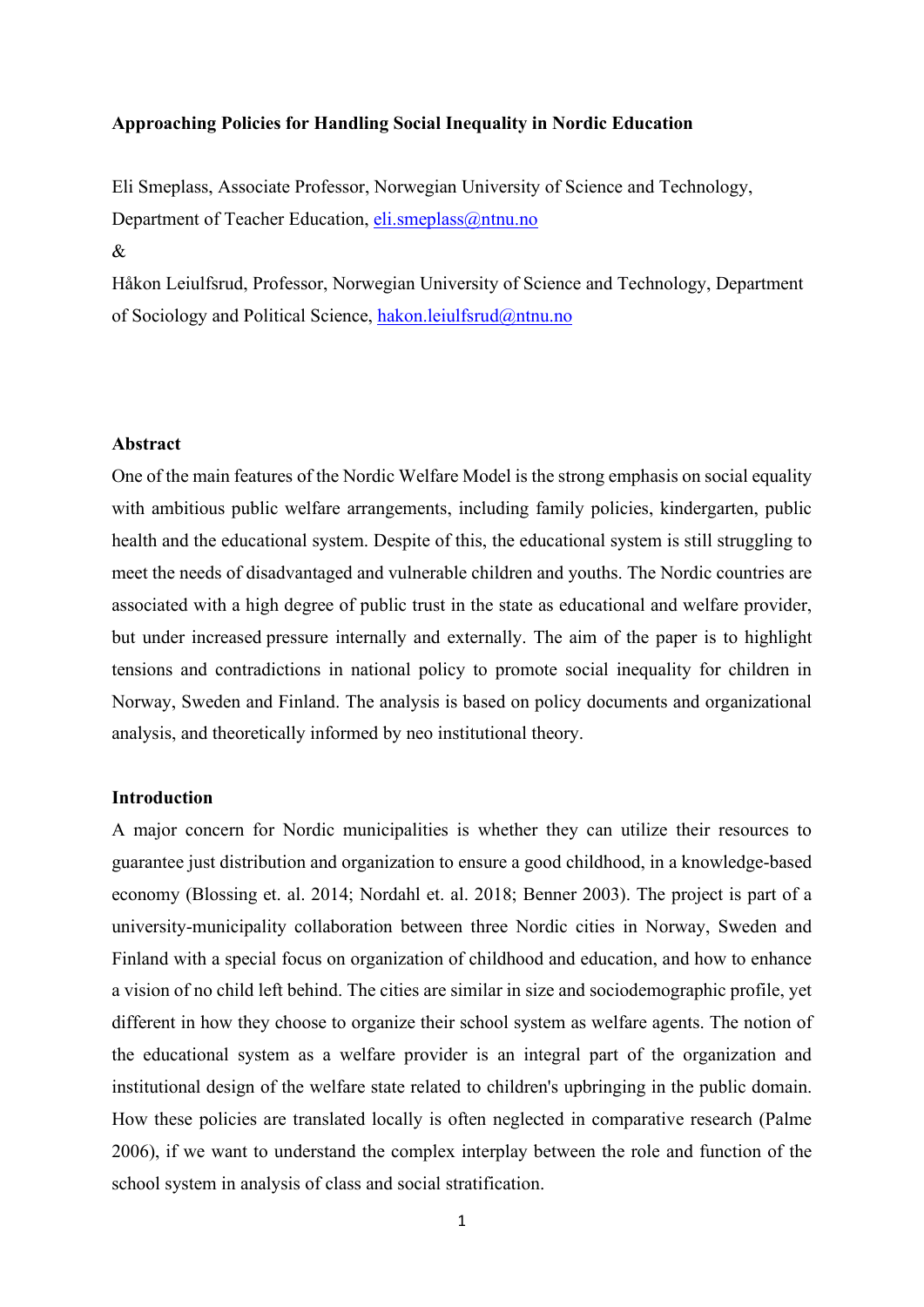Based on the economic and organizational resources invested per-pupil in elementary and secondary education all the Nordic countries are above the OECD average in 2015. Norway's investment per-pupil (full time equivalents) is substantially higher than in the US, whereas the other Nordic countries are on somewhat lower than in the US in this respect (OECD 2019a-b). These OECD data also show that whereas Norway spent 15.100 USD per FTE in 2015, the United States figure were 12.800, followed by Iceland 11.600, Sweden 11.400 and Finland 10.100 USD (ibid). The economic inequalities based on conventional measures such as the Gini-coefficient is at the lower end of the OECD nations, and substantially lower in all of the Nordic nations compared to the United States (OECD 2019c). Despite ambitious public welfare arrangements and a strong belief in a school system we continue to observe stable and durable inequalities associated with class and gender (Breen et. al. 2009), health (Mackenbach 2012), family economy (Huijts et. al. 2010) and parents' education (Hjellbrekke & Korsnes 2012; Bakken & Elstad 2012).

The aim of the paper is to highlight tensions and contradictions in national policy to promote social inequality for children in Norway, Sweden and Finland.

# **Theory: Organizational perspectives on childhood and welfare**

The difference of what the school systems are designed to do and what it does are in neo institutional organization theory described in terms of system integration (Luhman 1990; Schirmer & Michailakis 2019) and "loose and tight couplings" (Hasse & Krücken 2015). Even if organizations often tend to be rather hypocritical in their response to external missions that are not part of the organizational core (Brunsson 2006), it is an empirical question to what extent and how the welfare system is given a priority in the way the schools are organized and governed. A model where the school primarily focus on academic achievements with *loose coupling* to the welfare system or a model where the social welfare system is *at the core* of how the schools are organized and operates are contingent on the relative autonomy of the schools and the educational governance executed by the governments and the municipalities (Rapp 2018).

## **Method**

This article is part of a more extensive project (NTNU 2020) including a wide variety of data sources using extended case study design and thematic analysis (Braun & Clarke 2006; Burawoy 2009; Ragin 1987). The study includes 140 strategically chosen informants at both the municipal and school level adjusted to each actors' role, either as managers, facilitators or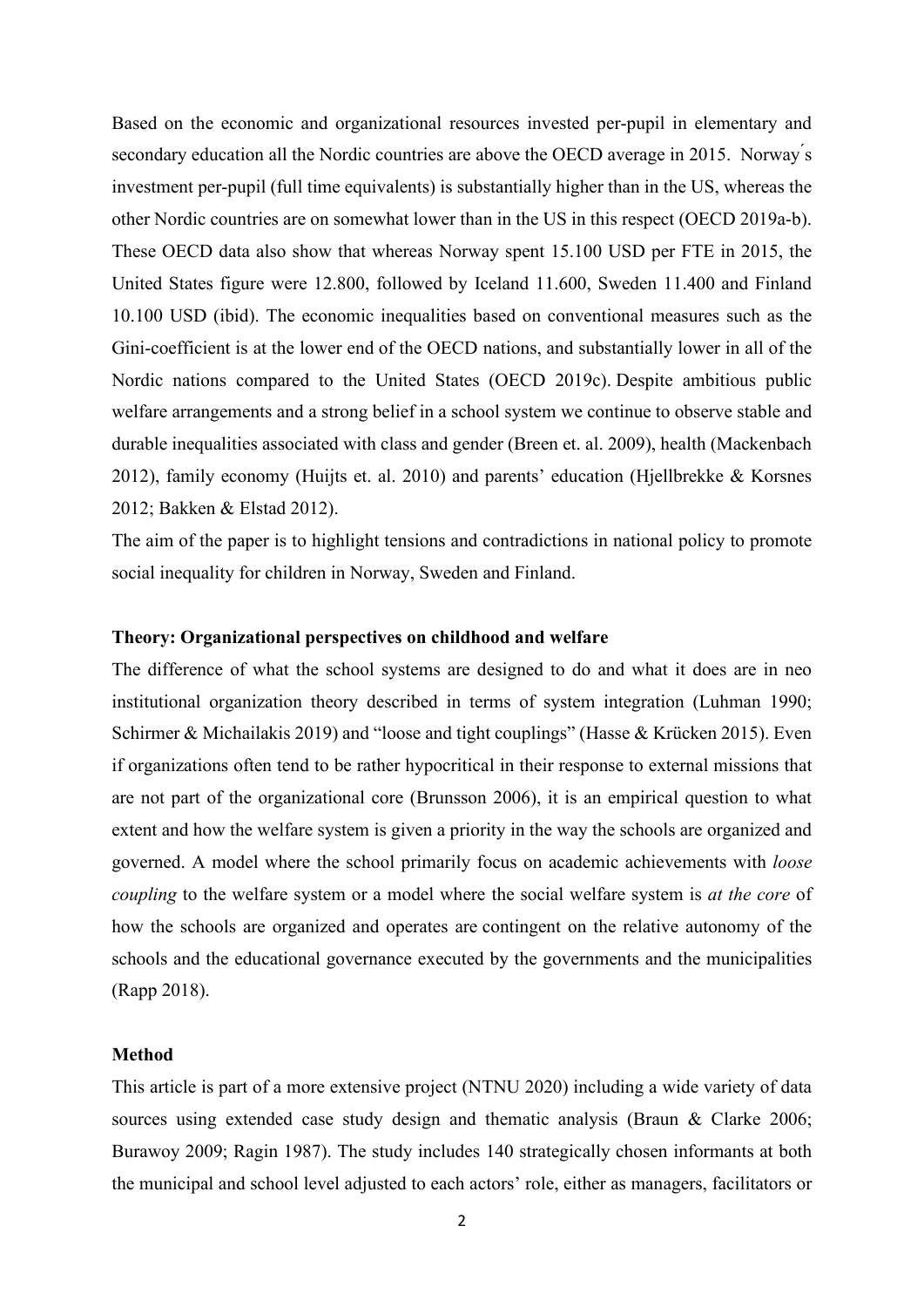in first-line contact with children in schools, children's group interviews, in addition to survey and registry data (See table 1 in Appendix). The interviews at the municipal level have informed our understanding of the school system as a welfare agent. The data material in this paper focus on selected documents on educational legislation and policies aimed to enhance social inclusion in the Nordic nations (see Table 2 in Appendix).

#### **Analysis: National Legislation and Local Goals**

In each of the three nations we find white papers and policy documents with an emphasis on "social risk projections", based on constructions of future uncertainty. There are high expectations to the role of the educational system as an inclusive arena in all three nations. These arguments also resonate well with the Nordic nation's strong ties to transnational organizations, such as the Organization for Economic Co-operation and Development (Lie et. al. 2003). Arguments from the OECD, the EU, the UN and UNESCO and the Convention on the Rights of the Child, are articulated in the policy documents, triggering organizational isomorphism (Boxenbaum & Jonsson 2017) and used to improve and legitimize educational output. Recent educational policy is often driven by investments in developing a knowledgebased economy (Government 2017:95; Andersen & Tellman 2018; Olssen & Peters 2005).

The bureaucratic system in all three cases are rationalizing the educational organization to meet what is perceived as uncertainty in a global economy (Beck et al. 1992; Esping-Andersen 1996; Huber & Stephens 2010; Simola & Rinne 2011). In Finland the government program for social inclusion base its reasoning on ideas of a global change: "*In a world that is changing fast and becoming more complex, public authorities may need more effective methods of working."* (Child's Time ̶Towards the National Strategy for Children 2040.) In the Swedish case, we find similar concerns stressing the need of international competence:

*"A globalized Swedish economy describes globalization as an economic, cultural and political process that means that the countries of the world are tied closer together […] The curricula emphasize the importance of Swedish society's internationalization and the growing mobility across national borders. The school should strengthen students' ability to understand and live into other people's conditions and values and learning about and approaches to international issues should be integrated into different subjects and be cross-disciplinary"*  (Swedish Government 2017).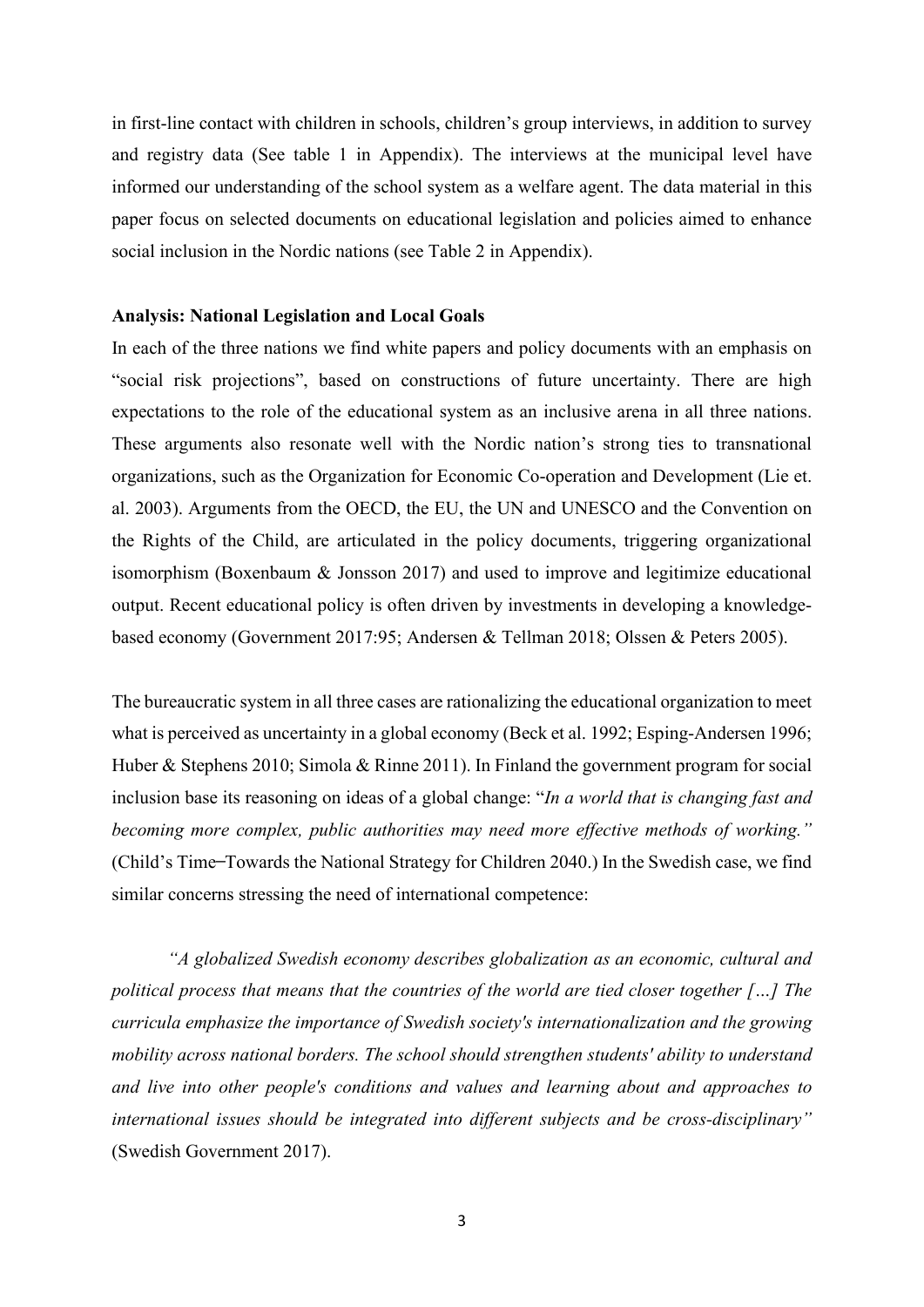The same pattern is found in Norway where the educational system should be one step ahead to prepare children for a labor market that is unpredictable (Meld. St. 21 (2016–2017): 5). All three nations have imported policy from transnational organizations where we find the tensions between the idea of increased efficiency as a buffer against growing financial uncertainty versus the emphasis on children's rights and welfare. This is also a good illustration how the Nordic countries are adjusting to the international educational environments (Meyer & Scott 1983; Boxenbaum & Jonsson 2017).

While all three nations have developed a formal division with national state agencies in charge of monitoring education, it is not specified how national goals of social inclusion should be operationalized and implemented locally. This is of interest as implementations at the school level are paired with a system constantly exposed to renewed expectations from national and transnational organizations and policies.

On a policy level, we can outline a Nordic model (Antikainen 2006; Nordic co-operation 2019) for education as many of the same values are built into legislation. All three nations have also in recent years developed new national strategies in education with an emphasis on social equality, legal rights and citizenship (Meld. St. 21 (2016–2017); Swedish Government 2017; 2018; Fridolin 2018; Child's Time ̶Towards the National Strategy for Children 2040). The role and functions of the school as an arena for fostering democratic ideals, of school-family collaboration, and of cultural and social upbringing are also strikingly similar. The national education acts are all ambitious on behalf of the school system where the public school is expected to reflect the interests of the nation state:

 "*Education within the school system aims to ensure that children and pupils acquire and develop knowledge and values. It should promote the development and learning of all children and pupils and a lifelong desire to learn. The education should also convey and anchor respect for human rights and the fundamental democratic values on which Swedish society rests.*" (Sweden's School Act).

One of the main differences in the respective countries is in terms of monitoring and accountability; whereas the municipality is regarded responsible for primary and secondary schooling in both the Swedish and Norwegian contexts, it is more openly defined, with larger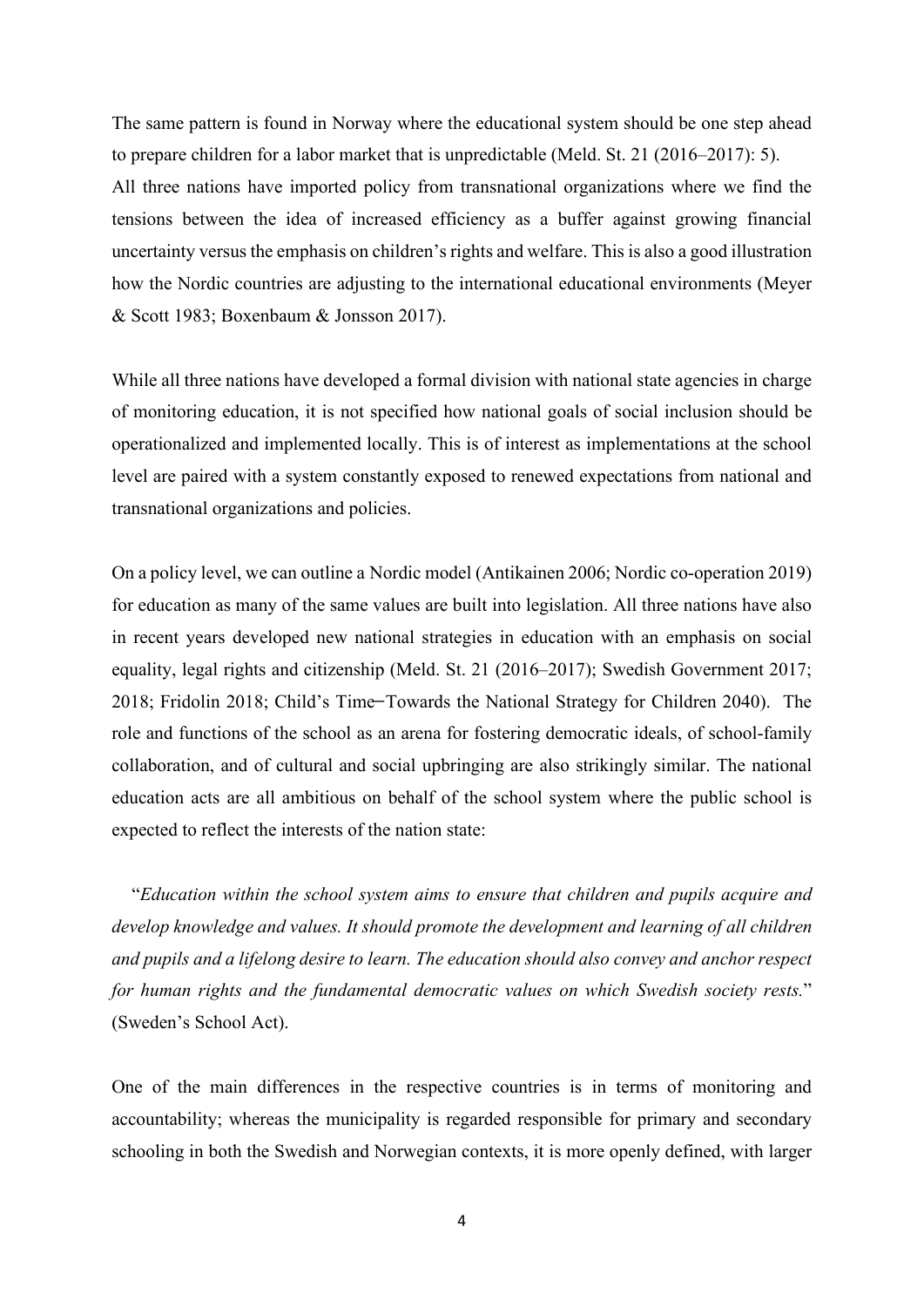local autonomy, in the Finish system. The same holds true in how the welfare arrangements for the childhood population are arranged locally.

In Norway and Sweden, the average international results have been used as arguments to strengthen the teacher profession (Sjöberg 2019; Smeplass 2018). In Finland, teachers are somewhat shielded from the political critique as they now are considered one of the best ranked systems (Simola & Rinne 2011; Meyer & Benavot 2013).

Social inclusion is operationalized as one of the most important aspects of education in all three nations. While the Norwegian government focus on diversity and fighting discrimination, the Swedes highlights human rights and children's different needs. In Finland the system perspective is more predominant, as the educational system in total, is perceived to ensure social equality in all parts of the country (Finland Basic Education Act 628/1998).

The quest for social equality is more individualized and rights based in both the Norwegian and the Swedish documents, while a more abstract ideologically informed argument is visible in Finland.

#### **Discussion**

As in most highly developed economies the educational system is under increased pressure at the local level with several inbuilt tensions and transnational influences (Wiseman, 2017). Even though educational systems tend to be more equal and harmonized in the highly developed economies (Meyer et al. 1977; Meyer et al 1997; Powell et al. 2017; Wiseman, 2017), we find interesting deviations from the general trends of increased scientific, technology and market driven educational governance (Wiseman 2010). This is a question of political resistance against the idea of the school system as a "knowledge factory" with a high output in terms of test results. It may also, as in the Finnish case, be an outcome of path dependencies, and historical circumstances. After an economic recession in the 1990s, you find less testing, evaluation and market ideology in Finland, compared to that of Sweden and Norway (Varjo, Simula & Rinne 2013).

The comparative perspective on educational documents shows the welfare states' willingness to reform and govern education as both a means to integrate its population but reveals how they share a willingness to control citizenship to serve the states' needs for future production. Hence,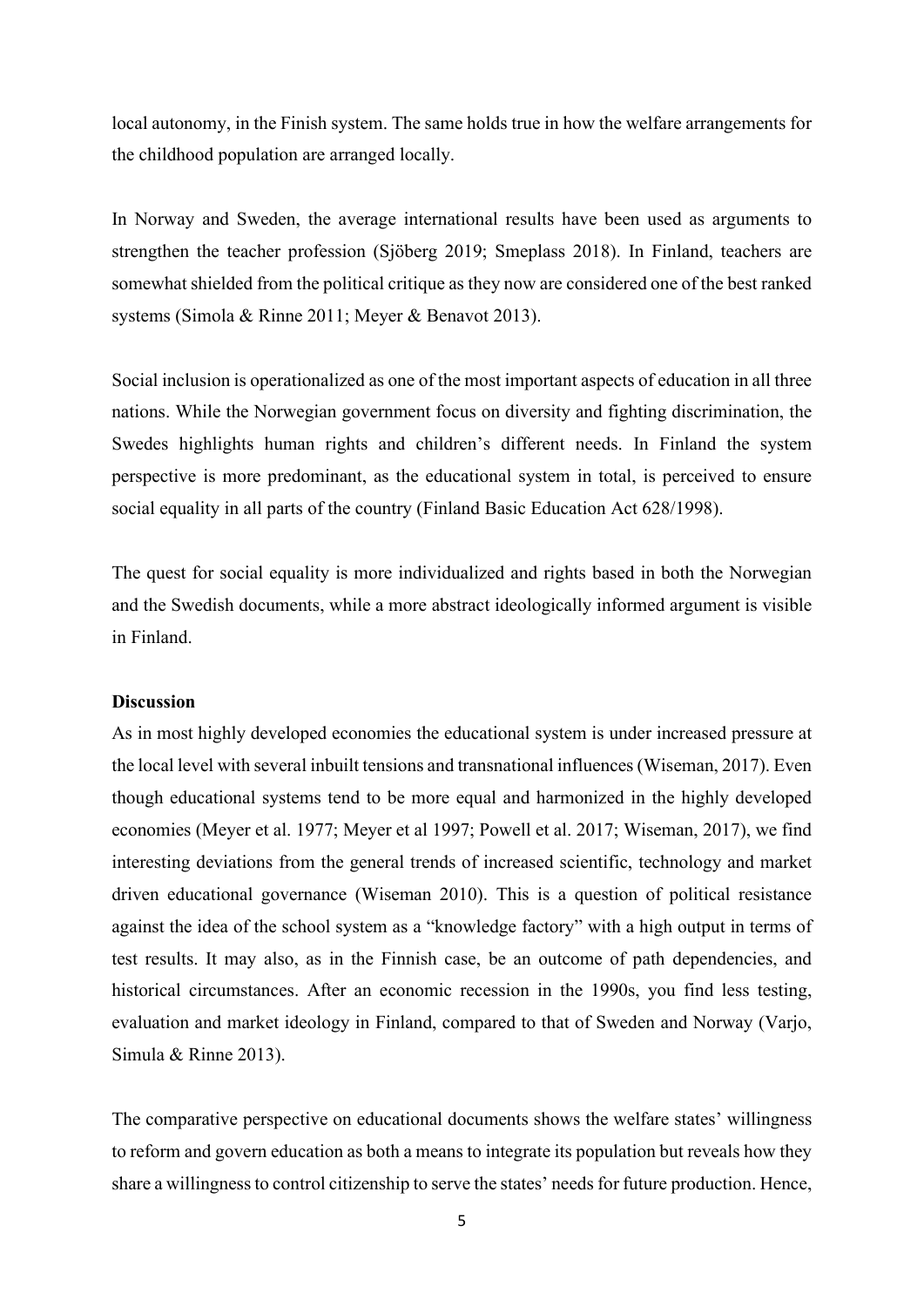the Nordic educational regime seems to have built in tensions between a caring state that provides for all, and a market ideology, very much reflecting the mixed economic model they are based on. On one hand children and their learning are understood in terms of togetherness and community, on the other they represent human capital to be utilized by the State.

In the neo institutional tradition that our larger project trails, tensions between national goals and local organization is an empirical question that is of sociological interest to enlighten further. Whereas the national policy documents regarding social inclusions are well in line with what is commonly seen as a Nordic Model of Education, the case studies illustrate that policy implementation and organizations at the local level differs substantially. This is an interesting observation, but even more importantly essential for future research and policy measures dealing with social inequality in a welfare regime context.

## **References:**

Ahrne, G., & Wright, E. O. (1983). Classes in the United States and Sweden: a comparison. *Acta Sociologica*, *26*(3-4), 211-234.

Andersen, G., & Tellmann, S. M. Ekspertene i kunnskapssamfunnet. *Norsk sosiologisk tidsskrift*, *2*(05), 357-362.

Antikainen, A. (2006). In search of the Nordic model in education. *Scandinavian journal of educational research*, *50*(3), 229-243.

Benner, M. (2003). The Scandinavian challenge: the future of advanced welfare states in the knowledge economy. *Acta Sociologica*, *46*(2), 132-149.

Bakken, A., & Elstad, J. I. (2012). Sosial ulikhet og eksamensresultater i Oslo-skolen. Trender i perioden 2002–2011. *Tidsskrift for ungdomsforskning*, *12*(2).

Beck, U., Lash, S., & Wynne, B. (1992). Risk society: Towards a new modernity. London: Sage

Blossing, U., Imsen, G., & Moos, L. (2014). *The Nordic education model*. Springer Netherlands.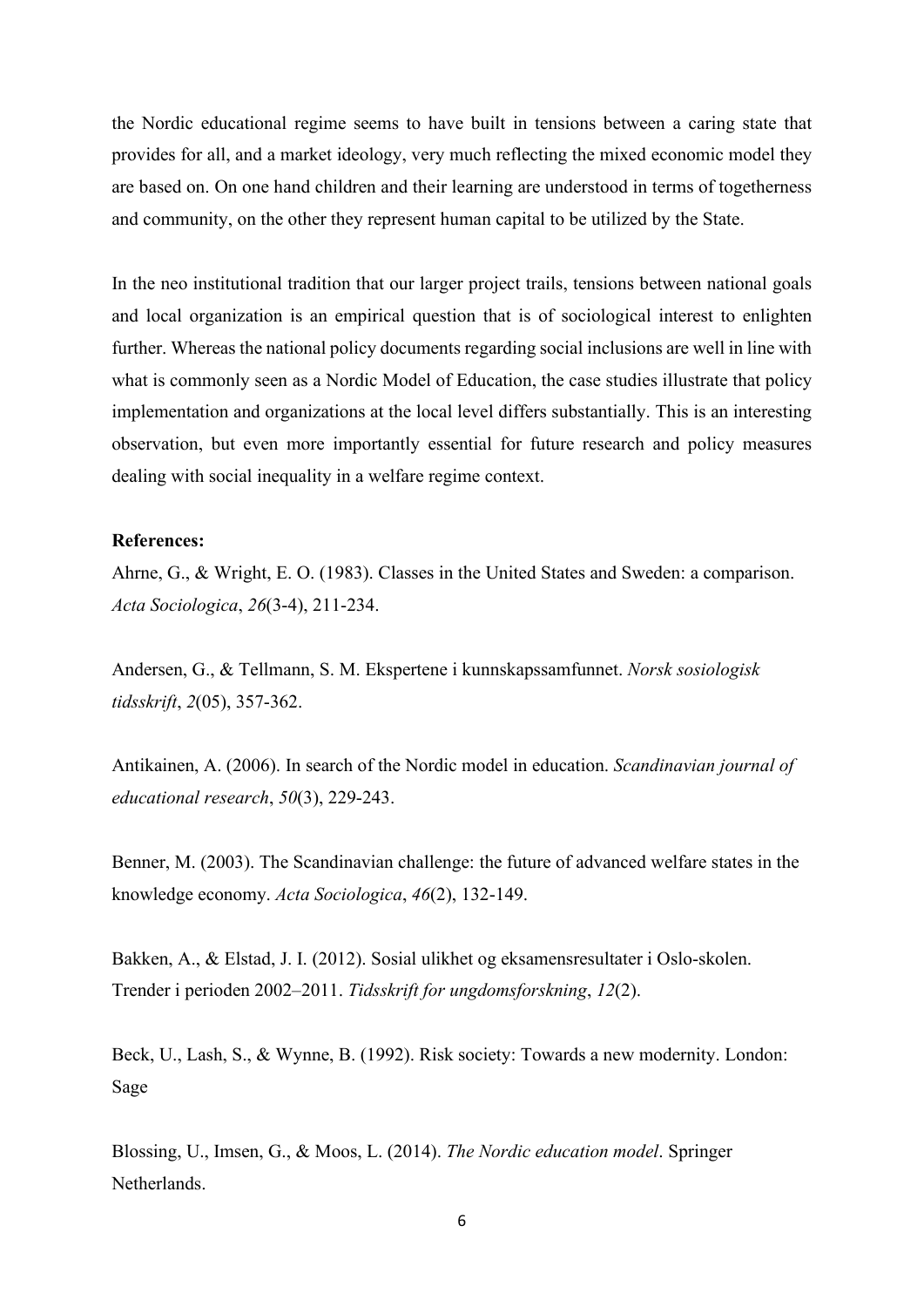Boxenbaum, E., & Jonsson, S. (2017). Isomorphism, diffusion and decoupling: Concept evolution and theoretical challenges. *The Sage handbook of organizational institutionalism*, *2*, 79-104.

Braun, V. & Clarke, V. (2006) 'Using thematic analysis in psychology', Qualitative research in psychology, 3 (2): 77-101.

Breen, R., Luijkx, R., Müller, W., & Pollak, R. (2009). Long-term trends in educational inequality in Europe: Class inequalities and gender differences. *European Sociological Review*, *26*(1), 31-48.

Brunsson. Nils (2006) The organization of hypocrisy: Talk, decisions and actions in organizations. John Wiley & Sons.

Burawoy, M. (2009). *The extended case method: Four countries, four decades, four great transformations, and one theoretical tradition*. Univ of California Press.

Child's Time ̶Towards the National Strategy for Children 2040. Finnish Ministry of Education and Culture[.](https://minedu.fi/documents/1410845/12685437/Summary%20Child%E2%80%99s%20Time%20-%20Towards%20a%20National%20Strategy%20for%20Children%202040/ed4e7691-0ba5-f390-01ff-1c77a2db08e4)

[https://minedu.fi/documents/1410845/12685437/Summary%20Child%E2%80%99s%20Time](https://minedu.fi/documents/1410845/12685437/Summary%20Child%E2%80%99s%20Time%20-%20Towards%20a%20National%20Strategy%20for%20Children%202040/ed4e7691-0ba5-f390-01ff-1c77a2db08e4) [%20-%20Towards%20a%20National%20Strategy%20for%20Children%202040/ed4e7691-](https://minedu.fi/documents/1410845/12685437/Summary%20Child%E2%80%99s%20Time%20-%20Towards%20a%20National%20Strategy%20for%20Children%202040/ed4e7691-0ba5-f390-01ff-1c77a2db08e4) [0ba5-f390-01ff-1c77a2db08e4](https://minedu.fi/documents/1410845/12685437/Summary%20Child%E2%80%99s%20Time%20-%20Towards%20a%20National%20Strategy%20for%20Children%202040/ed4e7691-0ba5-f390-01ff-1c77a2db08e4)

Esping-Andersen, G. (Ed.). (1996). *Welfare states in transition: National adaptations in global economies*. Sage.

Finland Basic Education Act 628/1998 Amendments up to 1136/2010. Ministry of Education and Culture. <https://minedu.fi/en/legislation-general-education>

Fridolin. G. (2018). Nu tar vi nästa steg – för en mer jämlik skola. Government Offices of Sweden. [https://www.regeringen.se/debattartiklar/2018/02/nu-tar-vi-nasta-steg--for-en-mer](https://www.regeringen.se/debattartiklar/2018/02/nu-tar-vi-nasta-steg--for-en-mer-jamlik-skola/)[jamlik-skola/](https://www.regeringen.se/debattartiklar/2018/02/nu-tar-vi-nasta-steg--for-en-mer-jamlik-skola/)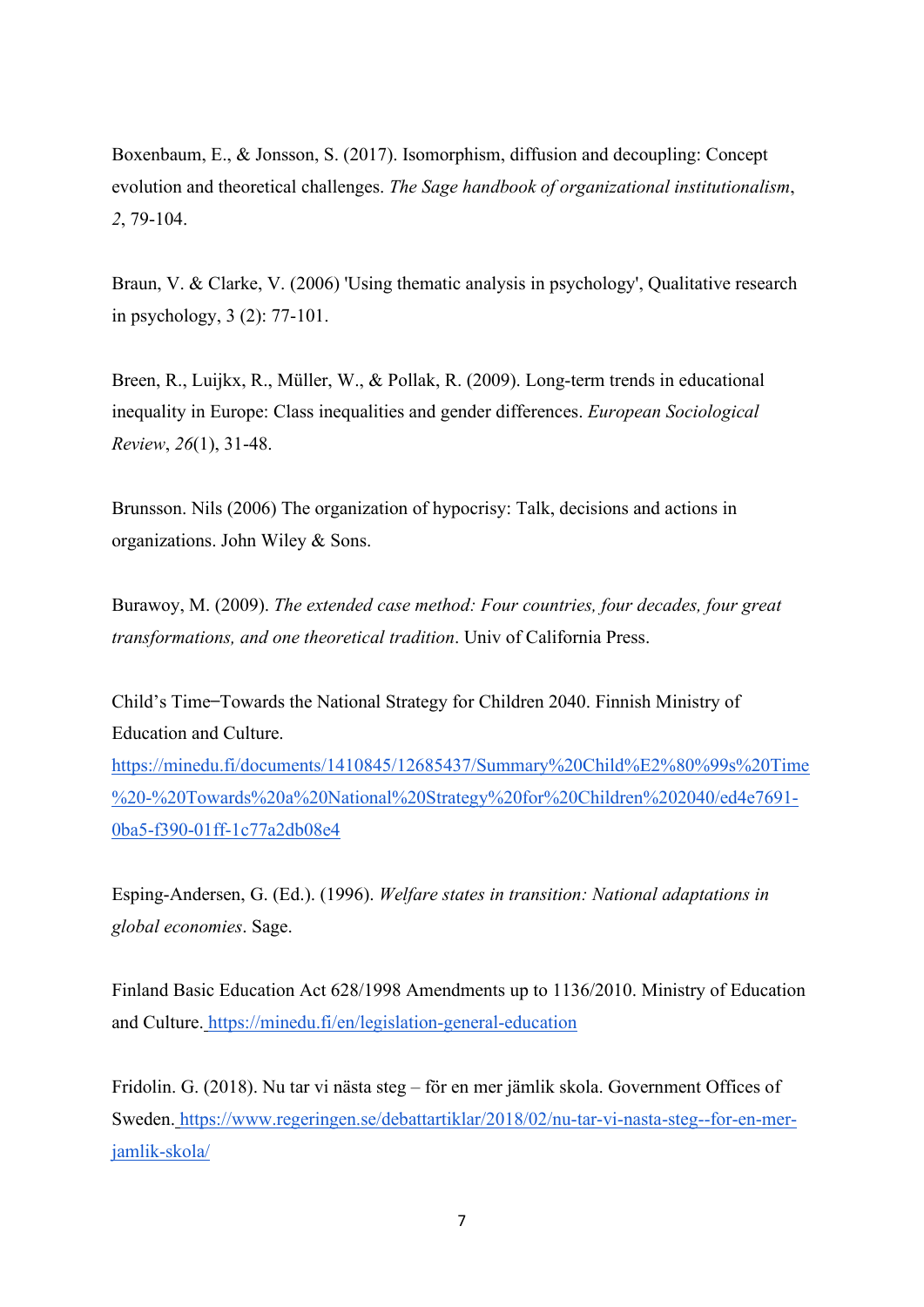Hasse, R., & Krücken, G. (2015). Decoupling and coupling in education. *From globalization to world society. Neo-institutional and systems-theoretical perspectives*, 197-214.

Hjellbrekke, J., & Korsnes, O. (2012). *Sosial mobilitet*. Samlaget.

Huber, E., & Stephens, J. D. (2010). *Development and crisis of the welfare state: Parties and policies in global markets*. University of Chicago press.

Huijts, T., Eikemo, T. A., & Skalická, V. (2010). Income-related health inequalities in the Nordic countries: examining the role of education, occupational class, and age. *Social science & medicine*, *71*(11), 1964-1972

Lie, S., Linnakylä, P. & Roe, A. (2003). Northern lights on PISA: Unity and diversity in the Nordic countries in PISA 2000. Norway: University of Oslo, Department of Teacher Education and School Development.

Luhmann, N (1990): Political Theory in the Welfare State, De Gruiter

Mackenbach, J. P. (2012). The persistence of health inequalities in modern welfare states: the explanation of a paradox. *Social science & medicine*, *75*(4), 761-769.

Meld. St. 21 (2016–2017) Lærelyst – tidlig innsats og kvalitet i skolen. Oslo: Department of Education.

Meyer, J. W., Ramirez, F., Rubinson, R. and Boli, J. 1977. The world educational revolution, 1950–1970. Sociology of Education, 50: 242–258.

Meyer, J. W., Boli, J., Thomas, G. M., & Ramirez, F. O. (1997). World society and the nation-state. *American Journal of Sociology*, *103*(1), 144-181.

Meyer. J. & Scott W.R. (1983). Organizational Environments. California: Sage. Meyer, H. D., & Benavot, A. (Eds.). (2013). PISA, power, and policy: The emergence of global educational governance. Symposium Books Ltd.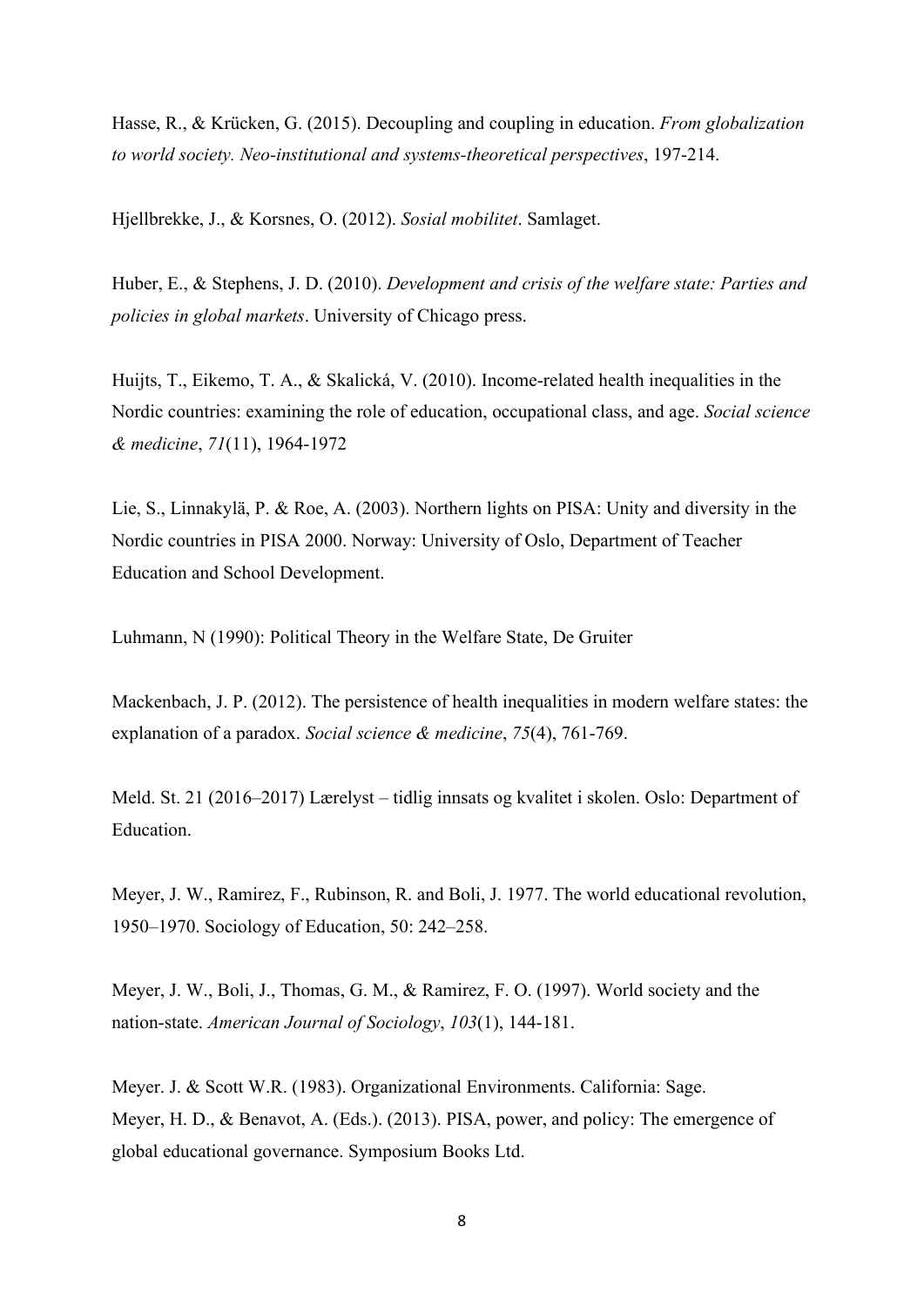Nordahl, T., Persson, B., Dyssegård, C. B., Hennestad, B. W., Vaage, M., Martinsen, J., & Johnsen, T. (2018). *Inkluderende fellesskap for barn og unge: Ekspertgruppen for barn og unge med behov for særskilt tilrettelegging*. Fagbokforlaget.

Nordic co-operation (2019), Social policy and welfare, [https://www.norden.org/en/information/social-policy-and-welfare.](https://www.norden.org/en/information/social-policy-and-welfare)

Norway's Education Act (2019). LOV-1998-07-17-61. Ministry of Education[.](https://lovdata.no/dokument/NL/lov/1998-07-17-61/KAPITTEL_1#%C2%A71-1) [https://lovdata.no/dokument/NL/lov/1998-07-17-61/KAPITTEL\\_1#%C2%A71-1](https://lovdata.no/dokument/NL/lov/1998-07-17-61/KAPITTEL_1#%C2%A71-1)

NTNU (2020), Childhood, School and Inequality in the Nordic Countries, Project home page: <https://www.ntnu.edu/iss/childhood-school-inequality>

OECD (2019a): Online Education Database, retrieved January 11, 2019, from [https://stats.oecd.org/Index.aspx.](https://nces.ed.gov/transfer.asp?sec=true&location=stats.oecd.org/Index.aspx) See Digest of Education Statistics 2018, [table 605.10.](https://nces.ed.gov/programs/coe/indicator_cmd.asp#info)

OECD (2019b): Online Education Database, retrieved January 11, 2019, from [https://stats.oecd.org/Index.aspx.](https://nces.ed.gov/transfer.asp?sec=true&location=stats.oecd.org/Index.aspx) See Digest of Education Statistics 2018, [table 605.10.](https://nces.ed.gov/programs/coe/indicator_cmd.asp#info)

OECD (2019c), Income inequality (indicator). doi: 10.1787/459aa7f1-en (Accessed on 02 July 2019).

Olssen, M., & Peters, M. (2005). Neoliberalism, higher education and the knowledge economy: From the free market to knowledge capitalism. *Journal of Education Policy, 20*(3), 313–345.

Palme, J. (2006). Welfare states and inequality: Institutional designs and distributive outcome. *Research in Social Stratification and Mobility*, *24*(4), 387-403.

Powell, J.J.W, Bernard, N & Fernandez, F. (2017): The Century of Science. International Perspectives on Education & Society, Volume 33. Bingley. Emerald Publishing.

Ragin, Charles C., *The Comparative Method: Moving Beyond Qualitative and Quantitative Strategies*, Berkeley and London: University of California Press, 1987.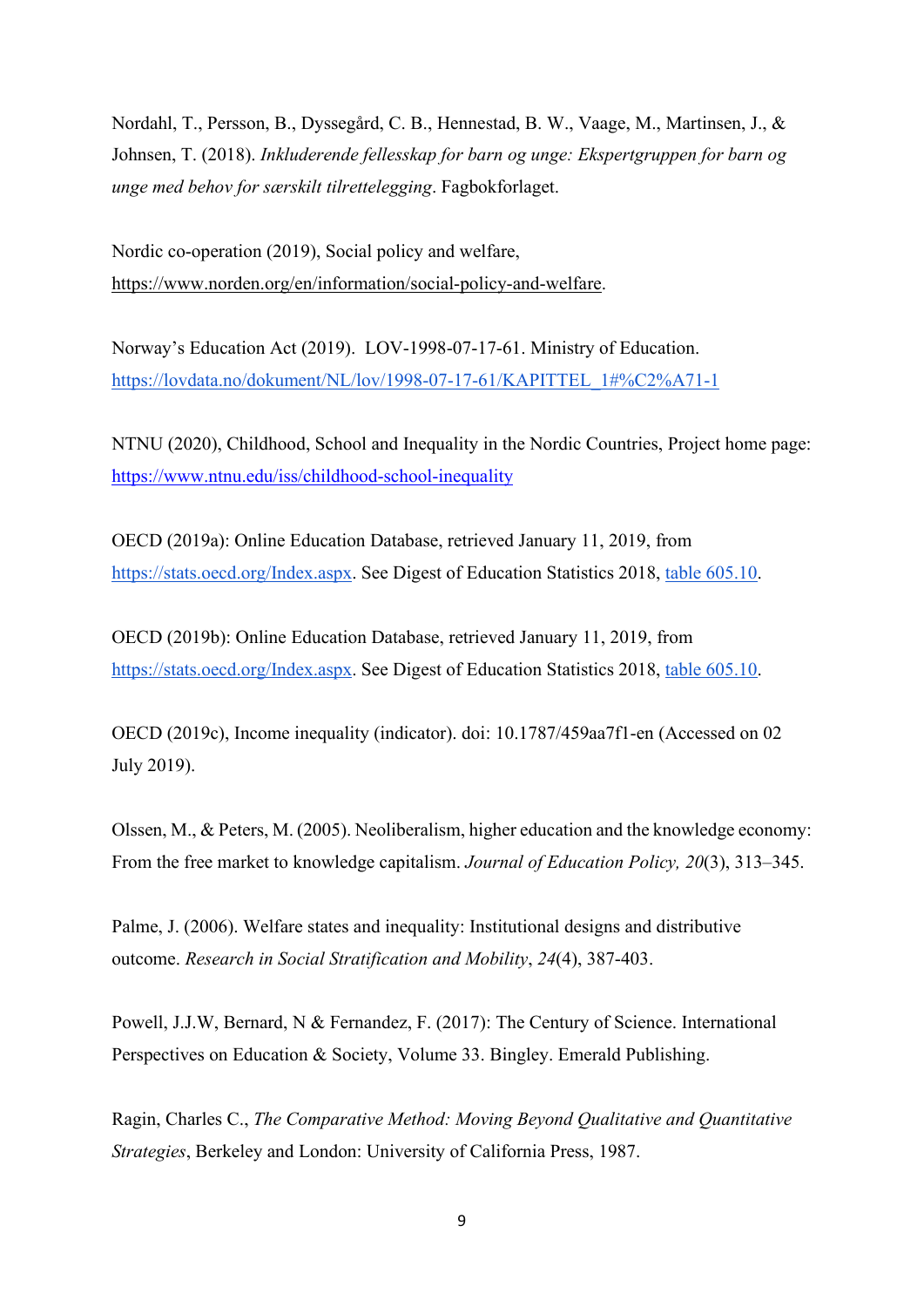Rapp, A. (2018) - Organisering av social ojämlikhet i skolan. En studie av barnskolors institutionella utformning och praktik i två nordiska kommuner. [Organizing Social Inequality in Schools. A study of Primary Schools' Institutional Design and Practice in Two Nordic Municipalities.] Doctoral Thesis. Norwegian University of Science and Technology.

Schirmer, W. & Michailakis, D. (2019): System Theory for Social Work and the Helping Professions. Routledge.

Simola, H., & Rinne, R. (2011). Education politics and contingency: Belief, status and trust behind the Finnish PISA miracle. In *PISA under examination* (pp. 223-244). Brill Sense.

Sjöberg, L. (2019). The Swedish primary teacher education programme: at the crossroads between two education programme traditions. *Education Inquiry*, *10*(2), 116-133.

Smeplass, E. (2018) *Konstruksjonen av den problematiske lærerutdanningen Lærerutdanningen i et institusjonelt og politisk landskap*. [The construction of the problematic teacher education. The Teacher education in an institutional and political landskape.] Doctoral Thesis. Norwegian University of Science and Technology.

Swedish Government (2017). SOU:35. Samling för skolan – nationell strategi för kunskap och likvärdighet[.](https://www.regeringen.se/498092/contentassets/e94a1c61289142bfbcfdf54a44377507/samling-for-skolan---nationell-strategi-for-kunskap-och-likvardighet-sou-201735.pdf)

[https://www.regeringen.se/498092/contentassets/e94a1c61289142bfbcfdf54a44377507/samli](https://www.regeringen.se/498092/contentassets/e94a1c61289142bfbcfdf54a44377507/samling-for-skolan---nationell-strategi-for-kunskap-och-likvardighet-sou-201735.pdf) [ng-for-skolan---nationell-strategi-for-kunskap-och-likvardighet-sou-201735.pdf](https://www.regeringen.se/498092/contentassets/e94a1c61289142bfbcfdf54a44377507/samling-for-skolan---nationell-strategi-for-kunskap-och-likvardighet-sou-201735.pdf)

Swedish Government (2018). Sverige ska ha en jämlik kunskapsskola . Government Offices of Sweden. [https://www.regeringen.se/artiklar/2018/06/sverige-ska-ha-en-jamlik](https://www.regeringen.se/artiklar/2018/06/sverige-ska-ha-en-jamlik-kunskapsskola/)[kunskapsskola/](https://www.regeringen.se/artiklar/2018/06/sverige-ska-ha-en-jamlik-kunskapsskola/) 

Sweden's School Act. Skollag (2010:800) t.o.m. SFS 2019:410. Ministry of Education[.](https://www.riksdagen.se/sv/dokument-lagar/dokument/svensk-forfattningssamling/skollag-2010800_sfs-2010-800) [https://www.riksdagen.se/sv/dokument-lagar/dokument/svensk-forfattningssamling/skollag-](https://www.riksdagen.se/sv/dokument-lagar/dokument/svensk-forfattningssamling/skollag-2010800_sfs-2010-800)[2010800\\_sfs-2010-800](https://www.riksdagen.se/sv/dokument-lagar/dokument/svensk-forfattningssamling/skollag-2010800_sfs-2010-800)

Wiseman, A. W. (2010). The uses of evidence for educational policymaking: Global contexts and international trends. *Review of research in education*, *34*(1), 1-24.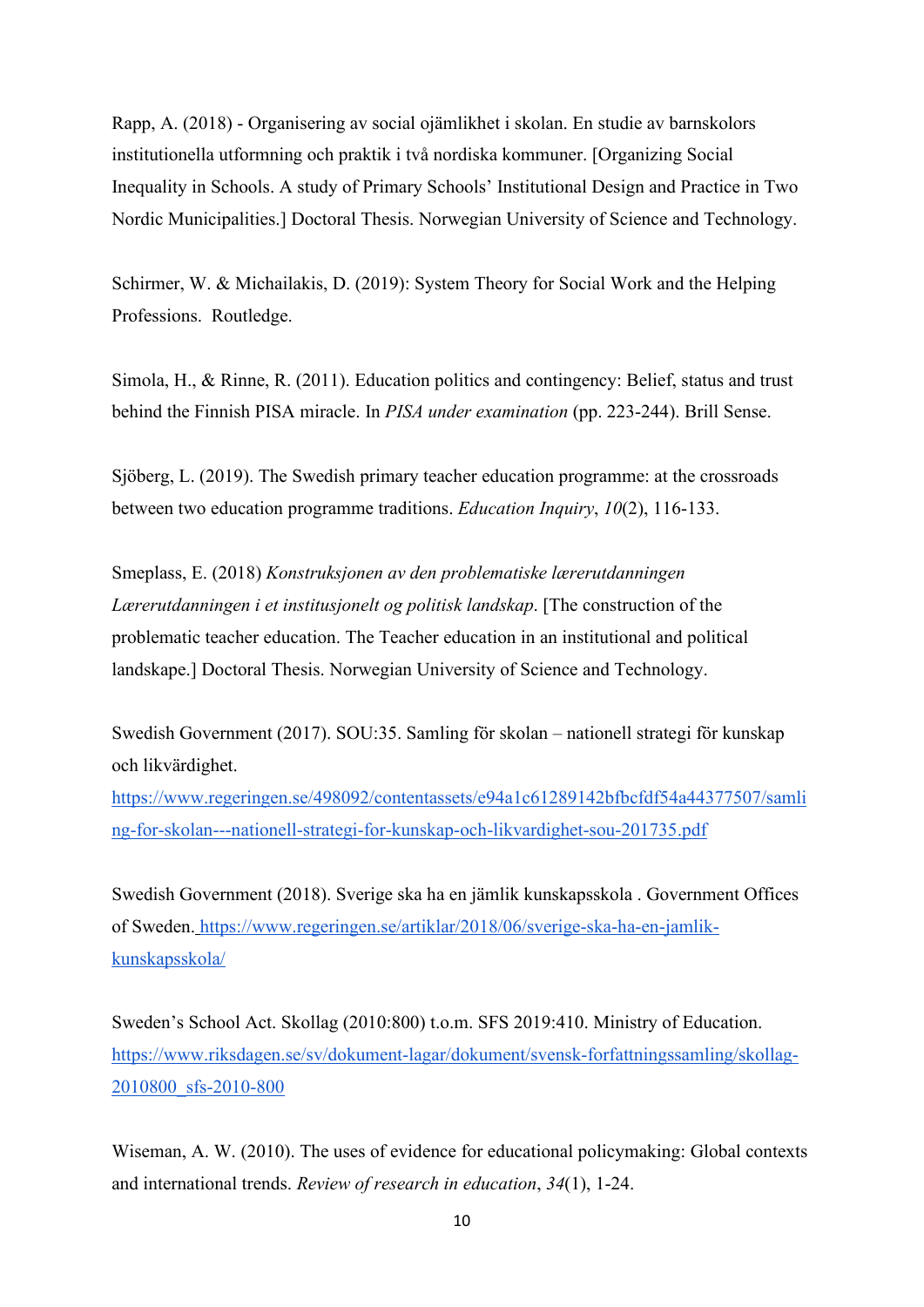Wiseman, A. W. (2017, Ed): Cross- nationally Comparative, Evidence-based Educational Policy making and Reform. Bingley, Emerald Publishing.

# **Appendix**

|  |  |  |  | <b>Table 1: Data Sources Document Analysis</b> |  |
|--|--|--|--|------------------------------------------------|--|
|--|--|--|--|------------------------------------------------|--|

|                                    | <b>Norway</b>                                                                   | <b>Sweden</b>                                                | <b>Finland</b>                                                                        |
|------------------------------------|---------------------------------------------------------------------------------|--------------------------------------------------------------|---------------------------------------------------------------------------------------|
| Educational<br>legislation         | Norway's Education Act<br>(2019)                                                | Sweden's School Act.                                         | Finland<br><b>Basic</b><br>Education<br>Act<br>628/1998                               |
| policy<br>Current<br>for inclusion | Meld. St. 21 (2016–2017)<br>Lærelyst $-$ tidlig inneats og<br>kvalitet i skolen | Swedish<br>Government<br>$(2017; 2018)$ & Fridolin<br>(2018) | $Time -$<br>Child's<br>the<br>Towards<br>National<br>for<br>Strategy<br>Children 2040 |

# **Table 2: Project Data overview**

|         |                                          | School        |                          |                             |  |
|---------|------------------------------------------|---------------|--------------------------|-----------------------------|--|
| Country | <b>Interview Objects Municipal Level</b> | code          | <b>Informants</b>        | Children's group interviews |  |
| Norway  | <b>Educational Director</b>              |               |                          |                             |  |
|         |                                          |               |                          | Children's                  |  |
|         | Leader Children's wellfare services      | 1             | Principal School 1       | interview 1                 |  |
|         |                                          |               |                          | Children's                  |  |
|         | <b>Economist Education</b>               |               | Teacher A School 1       | interview 2                 |  |
|         |                                          |               | Special Pedagogue        | Children's                  |  |
|         | <b>Chief for Education</b>               | 1             | School 1                 | interview3                  |  |
|         |                                          |               | Department Manager       | Children's                  |  |
|         | Counsellor Upbringing 1                  | 1             | School 1                 | interview 4                 |  |
|         | <b>Counsellor School Psychiatric</b>     |               | Leader After School      | Children's                  |  |
|         | <b>Pedagogical Services</b>              |               | Leasure School 1         | interview 5                 |  |
|         | Counsellor Dept. Psychiatric             |               |                          |                             |  |
|         | <b>Pedagogical Services</b>              | 1             | Teacher B School 1       |                             |  |
|         | Department Manager Psych.                |               |                          |                             |  |
|         | Services Area 2                          | 1             | Teacher C School 1       |                             |  |
|         |                                          |               | Employee After School    |                             |  |
|         | Counsellor Psych. Services Area 3        |               | Leasure School 1         |                             |  |
|         |                                          |               | Special Pedagogue 1      | Children's                  |  |
|         | Counsellor Upbringing 2                  | $\mathfrak z$ | School 2                 | interview 6                 |  |
|         | Department Manager School                |               | Teacher 5th grade School | Children's                  |  |
|         | Health Area 3                            | 2             | 2                        | interview 7                 |  |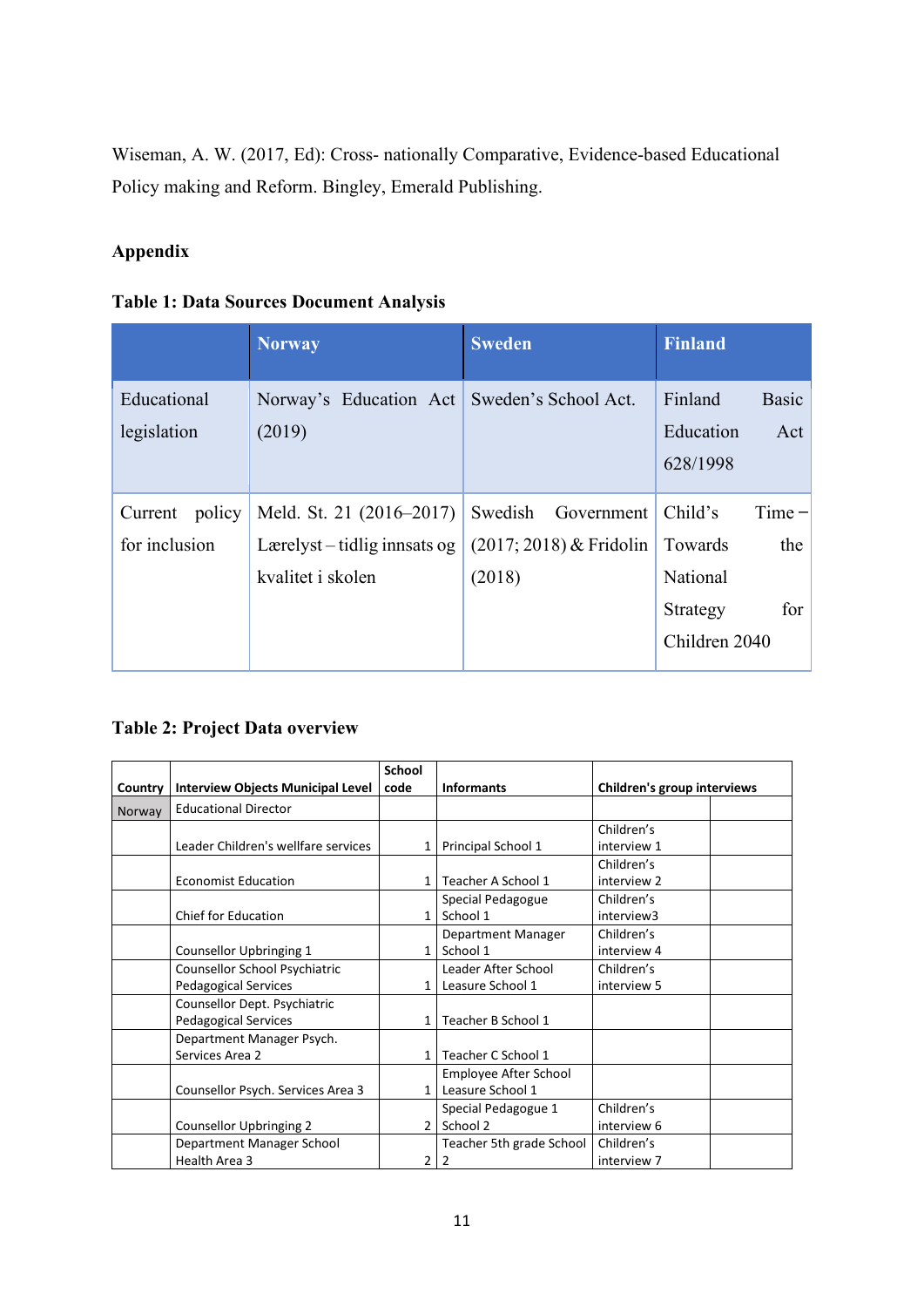|        |                                                   |                | Teacher 4th grade School                           | Children's                 |  |
|--------|---------------------------------------------------|----------------|----------------------------------------------------|----------------------------|--|
|        | School Health Services Area 2                     | $\overline{2}$ | 2                                                  | interview 8                |  |
|        |                                                   |                | Teacher 7th grade School                           | Children's                 |  |
|        | Leader School Team                                | $\overline{2}$ |                                                    | interview 9                |  |
|        | Department manager Leader                         |                | Teacher 6th grade School                           | Children's                 |  |
|        | Children's wellfare services Area 3               | $\overline{2}$ |                                                    | interview 10               |  |
|        |                                                   |                | Social Worker After                                | Children's                 |  |
|        | <b>Counsellor Department of Analysis</b>          | 2              | School Leasure                                     | interview 11               |  |
|        | Department manager Family                         |                | Department Manager A                               |                            |  |
|        | Services Area 1                                   | 2              | School 2                                           |                            |  |
|        | Department manager School<br>Health Area 1        | $\overline{2}$ | Department Manager B<br>School 2                   |                            |  |
|        | Department manager Family                         |                |                                                    |                            |  |
|        | Meassures Area 2                                  | 2              | <b>Principal School 2</b>                          |                            |  |
|        | Leader Children's wellfare services               |                | Special Pedagogue 2                                |                            |  |
|        | Area 1                                            | 2              | School 2                                           |                            |  |
|        |                                                   |                |                                                    |                            |  |
|        | Research Coordinator                              | 3              | Teacher A School 3                                 |                            |  |
|        | Department manager Psychiatric<br>Services Area 3 | 3              | Teacher B School 3                                 |                            |  |
|        |                                                   |                | Leadership/Manager                                 |                            |  |
|        |                                                   | 3              | School 3                                           |                            |  |
|        |                                                   |                | Employee A After School                            |                            |  |
|        |                                                   | 3              | Leasure School 3                                   |                            |  |
|        |                                                   |                | Employee B After School                            |                            |  |
|        |                                                   | 3              | Leasure School 3                                   |                            |  |
|        |                                                   | 3              | Teacher C School 3                                 |                            |  |
|        |                                                   |                |                                                    |                            |  |
|        |                                                   | 3              | <b>Principal School 3</b>                          |                            |  |
| N      | 21                                                |                | 25                                                 | 11                         |  |
|        | Children and Student                              |                | Assurance Team                                     | Children's                 |  |
|        |                                                   |                |                                                    |                            |  |
| Sweden | Representatives                                   | 1              | Member School 1                                    | interview 12               |  |
|        |                                                   |                |                                                    | Children's                 |  |
|        | Leader Student's Health                           | 1              | Curator School 1                                   | interview 13               |  |
|        |                                                   |                |                                                    | Children's                 |  |
|        | Leader Student's Health                           | 1              | Teacher A School 1                                 | interview 14               |  |
|        |                                                   |                |                                                    | Children's                 |  |
|        | Research Chief                                    | 1              | Teacher B School 1                                 | interview 15               |  |
|        | Research Project Leader                           | 1              | Teacher C School 1                                 |                            |  |
|        | Principal School 1                                | 1              | Student's Health Workr                             |                            |  |
|        |                                                   |                |                                                    |                            |  |
|        | Principal School 4                                |                | 1   Special Teacher School 1<br>Work Team Leader   |                            |  |
|        | Principal School 2                                | $\overline{2}$ | School 2                                           |                            |  |
|        |                                                   |                | Special Pedagogue                                  |                            |  |
|        | Principal School 3                                | $\overline{2}$ | School 2                                           |                            |  |
|        |                                                   |                |                                                    |                            |  |
|        | Director of Education<br>Chairman of the Board of | $\overline{2}$ | Curator School 2                                   |                            |  |
|        | Education                                         | 3              |                                                    | Children's<br>interview 16 |  |
|        | Development Strategist                            |                | Safety Leader Shool 3<br>Special Teacher Student's | Children's                 |  |
|        | <b>Elementary School</b>                          | 3              | Health School 3                                    | interview 17               |  |
|        |                                                   |                | Leasure Pedagogue                                  | Children's                 |  |
|        | Head of Medical Student Health                    | 3              | School 3                                           | interview 18               |  |
|        | Psychologists under the student                   |                |                                                    | Children's                 |  |
|        | health manager                                    | 3              | Teacher A School 3                                 | interview 19               |  |
|        | Head of Operations for Children                   |                |                                                    | Children's                 |  |
|        | and Youth in the Social Office                    | 3              | Teacher B School 3                                 | interview 20               |  |
|        | Head of operations elementary                     |                |                                                    |                            |  |
|        | school                                            | 3              | Special Teacher School 3                           |                            |  |
|        | Chief physician, operations<br>manager            | 3              | Student's Health Worker<br>School 3                |                            |  |